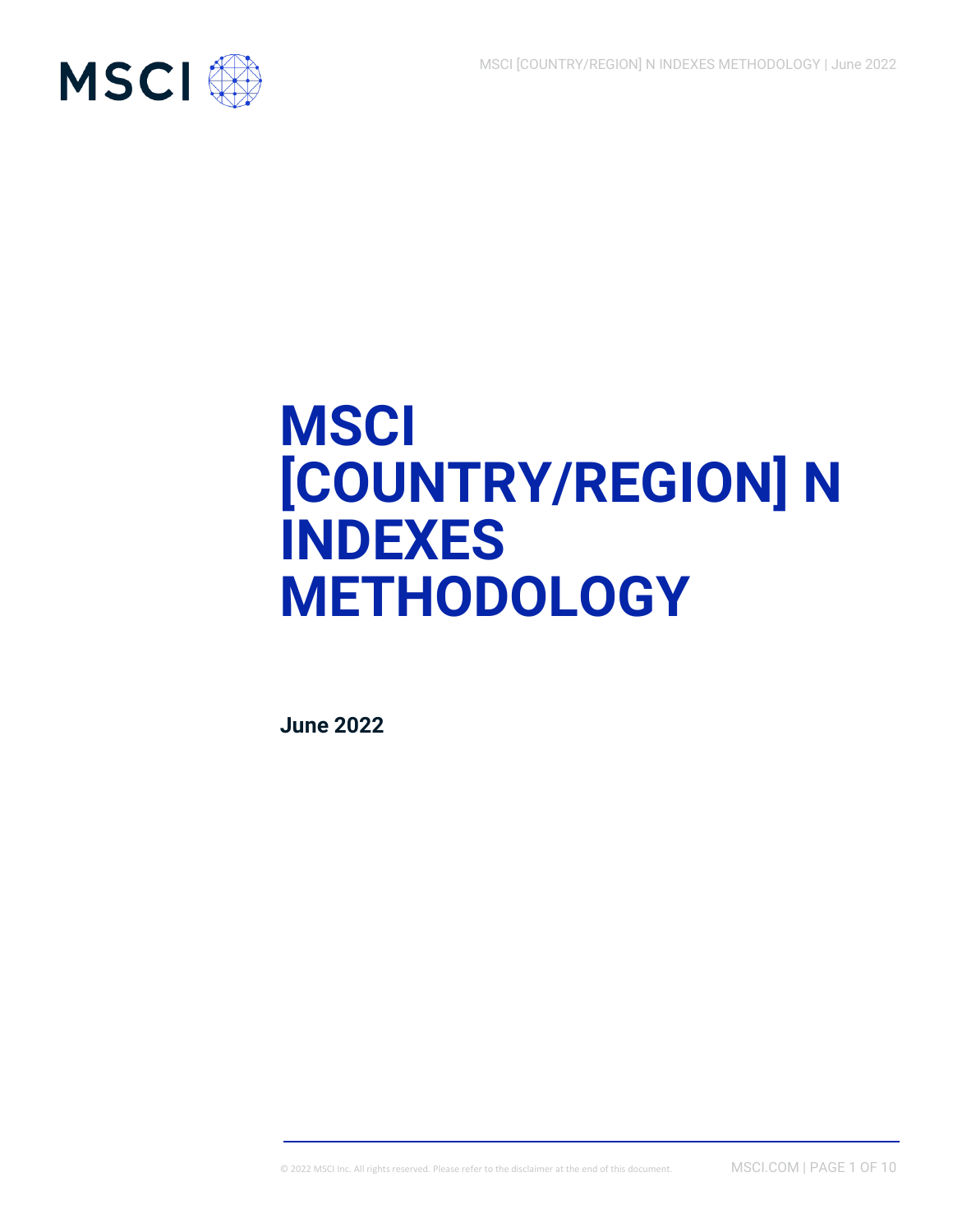

## **Contents**

| 2 Constructing the MSCI Country/Region N Index  4                   |  |
|---------------------------------------------------------------------|--|
| 3 Maintaining the MSCI Country/Region N Index                       |  |
|                                                                     |  |
|                                                                     |  |
| 3.1.2 Cutoff Date for Market Capitalization and Prices used for the |  |
|                                                                     |  |
| Appendix I: Index Naming Convention For The MSCI Country/           |  |
|                                                                     |  |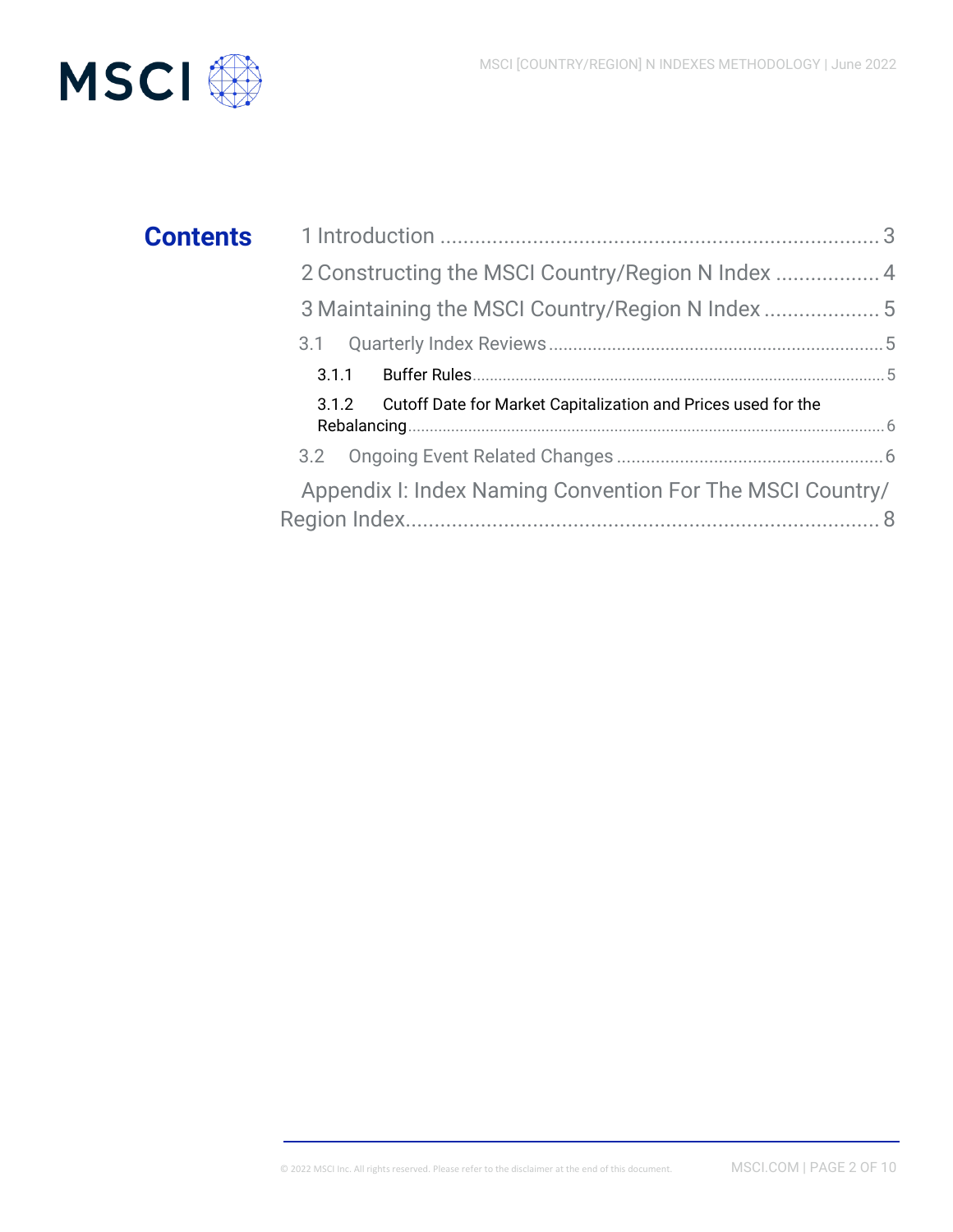

## **1 Introduction**

The MSCI Country/Region N Index (herein, the "Index") is a free float-adjusted market capitalization weighted index designed to track the performance of the largest N securities of an underlying MSCI Index (herein, a "Parent Index") based on their free float-adjusted market capitalization. The relevant MSCI Parent Index would be any MSCI Country or Regional Index. Please refer to the Appendix I for the details on the naming convention for these indexes.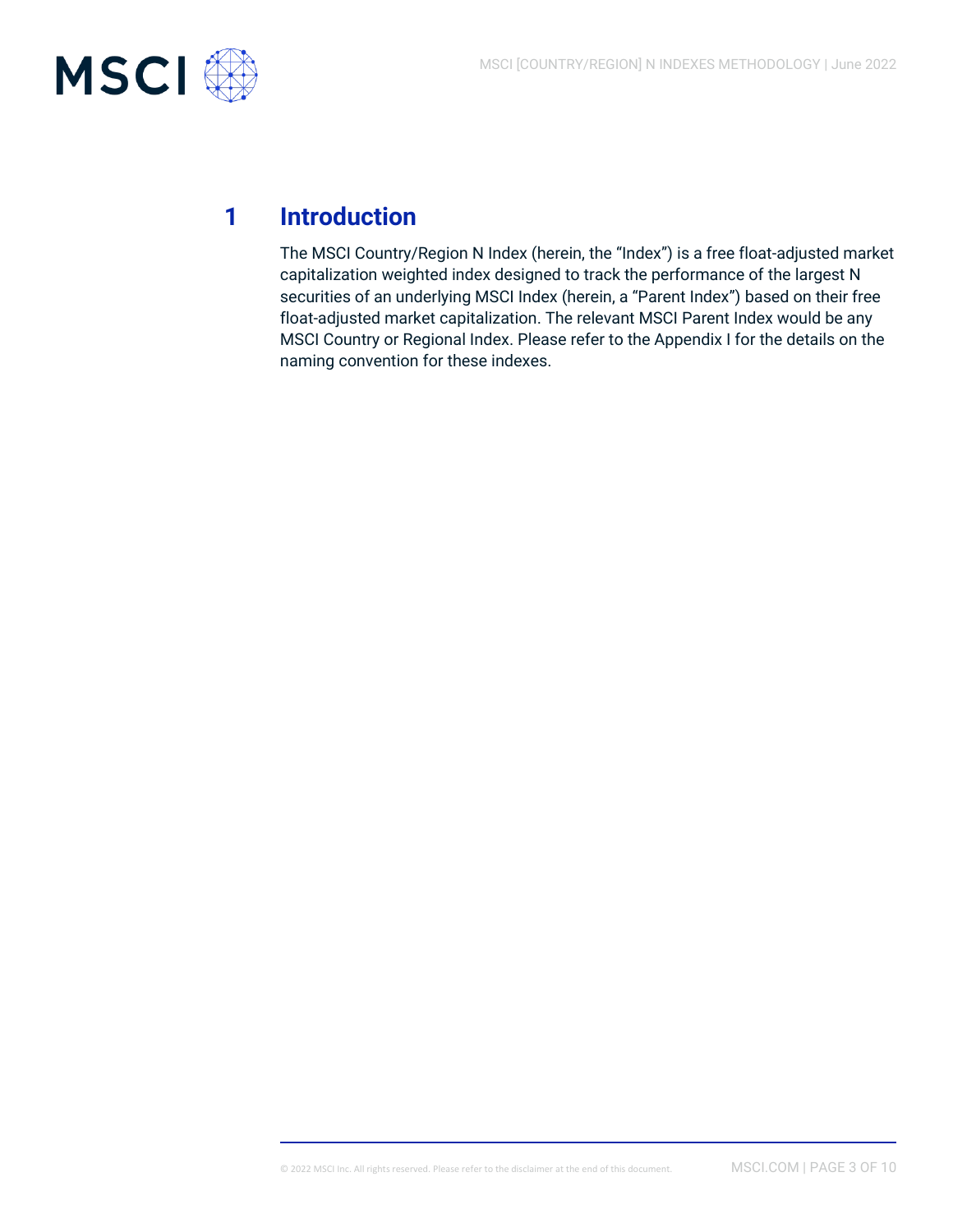

## **2 Constructing the MSCI Country/Region N Index**

The Selection Universe of the Index is based on the constituent securities of the Parent Index. The constituents of the Parent Index are ranked in descending order of their free float-adjusted market capitalization and the largest N securities are selected to construct the Index. The resulting Index constituents are weighted according to their free float-adjusted market capitalizations.

© 2022 MSCI Inc. All rights reserved. Please refer to the disclaimer at the end of this document. MSCI.COM | PAGE 4 OF 10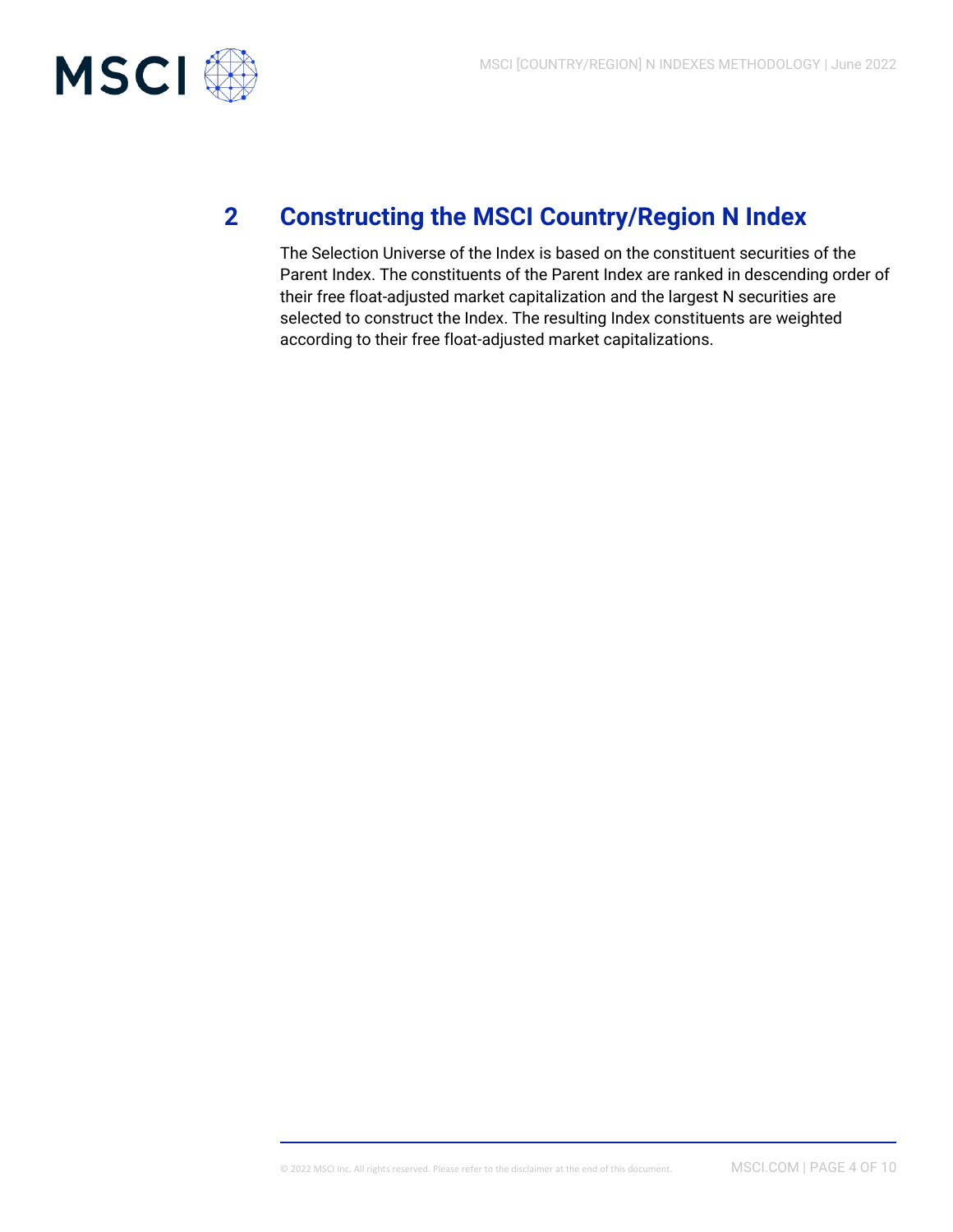

## **3 Maintaining the MSCI Country/Region N Index**

### 3.1 QUARTERLY INDEX REVIEWS

The composition of the Index is fully reviewed on a quarterly basis to coincide with the regular index reviews of the MSCI Global Investable Market Indexes. The changes are implemented at the close of business day prior to the effective date. The results of the rebalancing are announced nine business days before the effective date of each Quarterly Index Review.

During a Quarterly Index Review, the number of securities is restored to the predefined number N. Note that the number of Index constituents between the Index Reviews may differ from the pre-defined N due to additions and deletions resulting from corporate events on the existing Index constituents.

In the event the number of constituents in the Parent Index drops below the predefined N at any rebalance, the Index will continue to be calculated using the Parent Index constituents. Additionally, the number of constituents in the Index can go below N between the Index Reviews even though the number of constituents in the Parent Index are above N. This can generally happen due to corporate events where a security added to the Parent Index may not be added to the Index. More details on the implementation of corporate events in the Index can be found in section 3.2.

If a security scheduled to be added to the Index is suspended from trading on the day before the effective implementation date of a Quarterly Index Review, MSCI will cancel the implementation of the security. When the implementation of a deletion from the Parent Index is postponed, the implementation of the deletion from the Index will also be postponed. When the deletion is implemented in the Parent Index after the security resumes trading, the security will be simultaneously deleted from the Index.

#### **3.1.1 BUFFER RULES**

To minimize index turnover, additions to and deletions from the Index during each index rebalance will be controlled by 10% buffer rules.

For example, for an MSCI Country/Region 100 Index, non-constituents that satisfy all eligibility criteria and rank 90 or above will be added to the Index. The existing constituents which rank below 110 will be deleted from the Index. If the number of securities differs from 100 after applying the buffer rules, the lowest ranked securities within the Index will be deleted, or the next highest ranked securities will be added to the Index to restore the number of constituents to 100 or to the number of constituents in the Parent Index.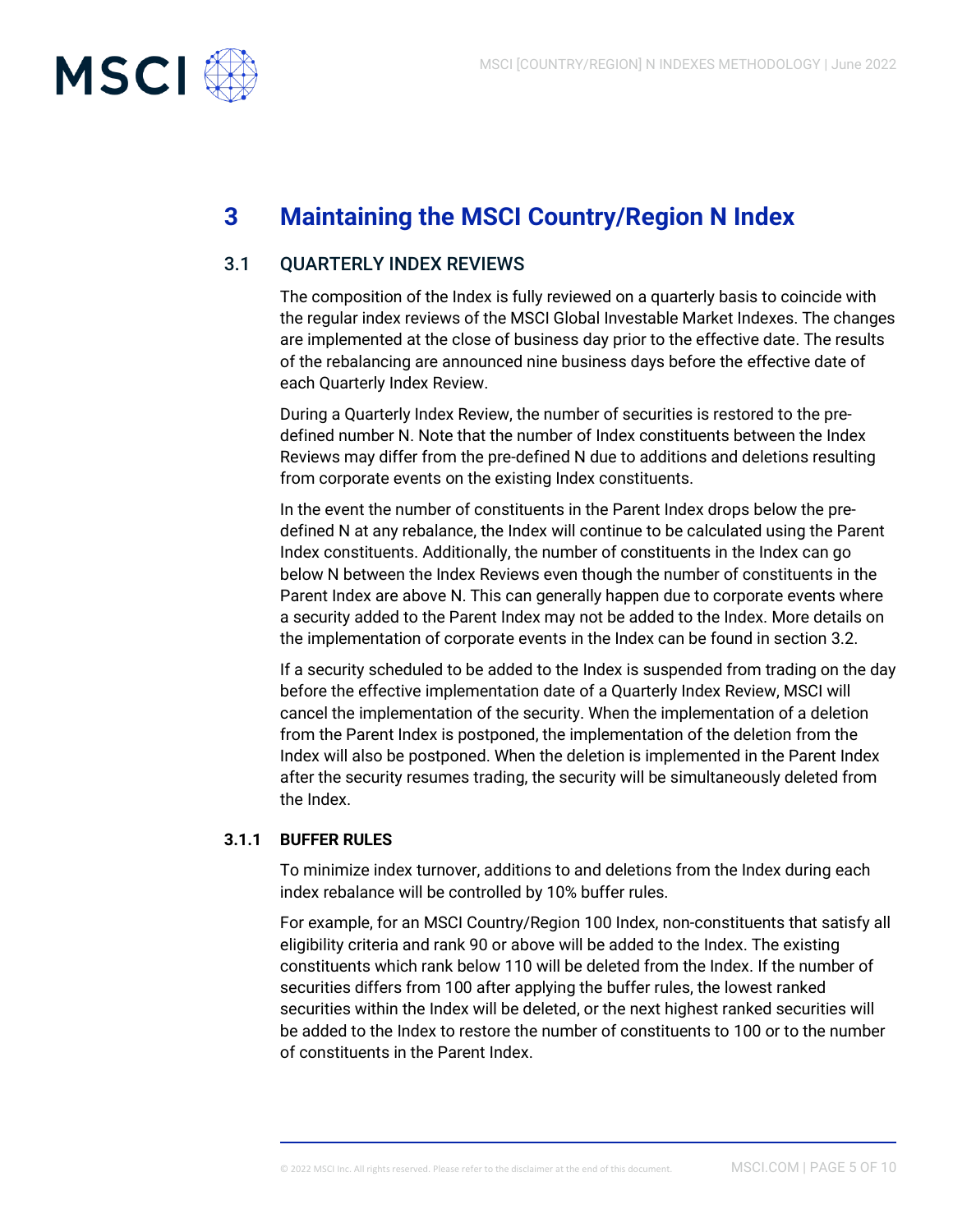

#### **3.1.2 CUTOFF DATE FOR MARKET CAPITALIZATION AND PRICES USED FOR THE REBALANCING**

The cutoff date for the free float-adjusted market capitalization used for the rebalancing<sup>1</sup> of the Index is nine business days before the effective date of the Index Reviews in February, May, August and November.

## 3.2 ONGOING EVENT RELATED CHANGES

In general, the Index follows the event maintenance of the MSCI Global Investable Market Indexes with the exception of the treatment described below.

The general treatment of additions and deletions due to corporate events aims at reducing turnover in the Index. When the number of securities in the Index falls below or rises above the pre-defined N due to corporate events, no additions or deletions will be made to restore the number of constituents to N until the next Quarterly Index Review.

The following section briefly describes the treatment of common corporate events within the Index.

No new securities will be added (except where noted below) to the Index between Index Reviews. Parent Index deletions will be reflected simultaneously.

| <b>EVENT TYPE</b>                 | <b>EVENT DETAILS</b>                                                                                                                                                                                                                                               |
|-----------------------------------|--------------------------------------------------------------------------------------------------------------------------------------------------------------------------------------------------------------------------------------------------------------------|
| New additions to the Parent Index | A new security added to the Parent<br>Index (such as IPO and other early<br>inclusions) will not be added to the<br>index.                                                                                                                                         |
| <b>Spin-Offs</b>                  | All securities created as a result of the<br>spin-off of an existing Index<br>constituent will be added to the Index<br>at the time of event implementation.<br>Reevaluation for continued inclusion<br>in the Index will occur at the<br>subsequent Index Review. |
| <b>Merger/Acquisition</b>         | For Mergers and Acquisitions, the<br>acquirer's post event weight will                                                                                                                                                                                             |

<sup>1</sup> The data used for rebalancing is the same available for the pro forma Parent Index at T-9.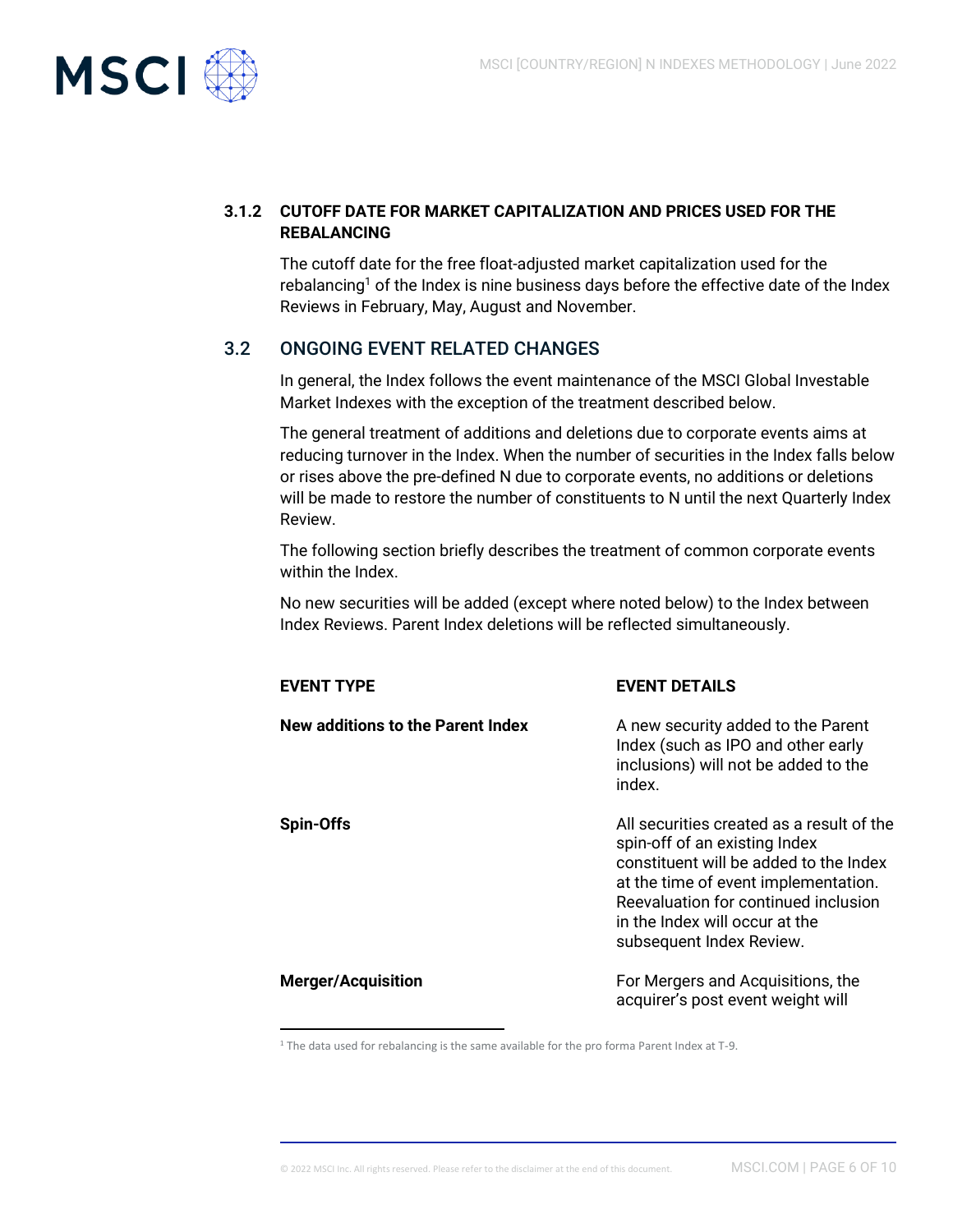

account for the proportionate amount of shares involved in deal consideration, while cash proceeds will be invested across the Index.

If an existing Index constituent is acquired by a non-Index constituent, the existing constituent will be deleted from the Index and the acquiring nonconstituent will be added to the Index provided it is added to the Parent Index following the corporate event.

#### **Changes in Security Characteristics** A security will continue to be an Index

constituent if there are changes in characteristics (country, sector, size segment, etc.) Reevaluation for continued inclusion in the Index will occur at the subsequent Index Review.

Further detail and illustration regarding specific treatment of corporate events relevant to this Index can be found in the MSCI Corporate Events Methodology book under the sections detailing the treatment of events in Capped Weighted and Non-Market Capitalization Weighted indexes.

The MSCI Corporate Events methodology book is available at: <https://www.msci.com/index-methodology>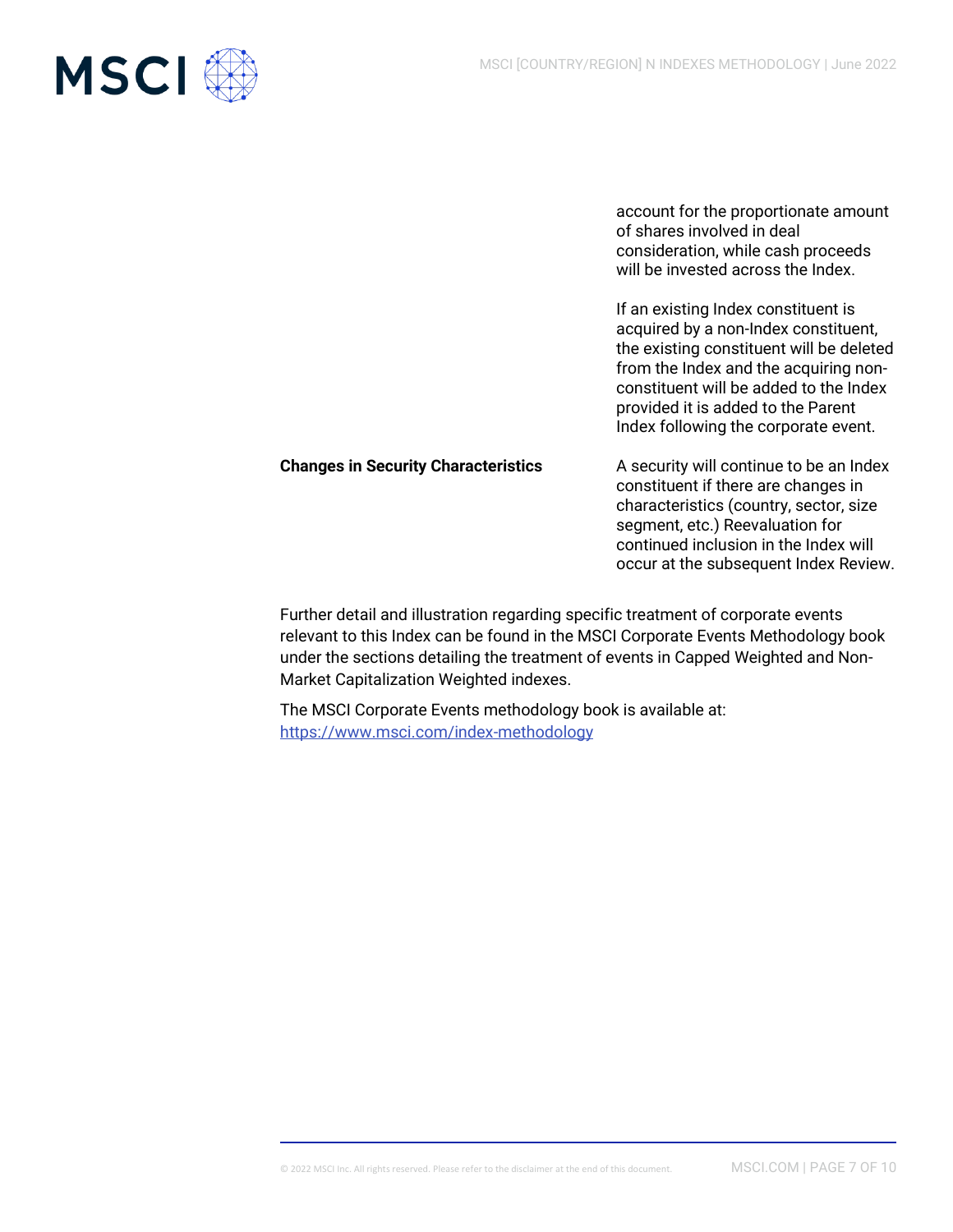

## **Appendix I: Index Naming Convention For The MSCI Country/ Region Index**

The indexes created using this methodology are named as "MSCI Country / Region N Index" where N is the number of securities in the Parent Index ranked by their free float market capitalization in the descending order (e.g. MSCI ACWI 500 Index). The underlying Parent Index for these indexes would be a MSCI Investable Market Index (IMI).

When a MSCI Country / Region N Index is constructed from a MSCI Large Cap, Mid Cap or Small Cap Parent Index, the Index name will also include relevant segment information (e.g. MSCI World Large Cap 100 Index, MSCI USA Mid Cap 50 Index).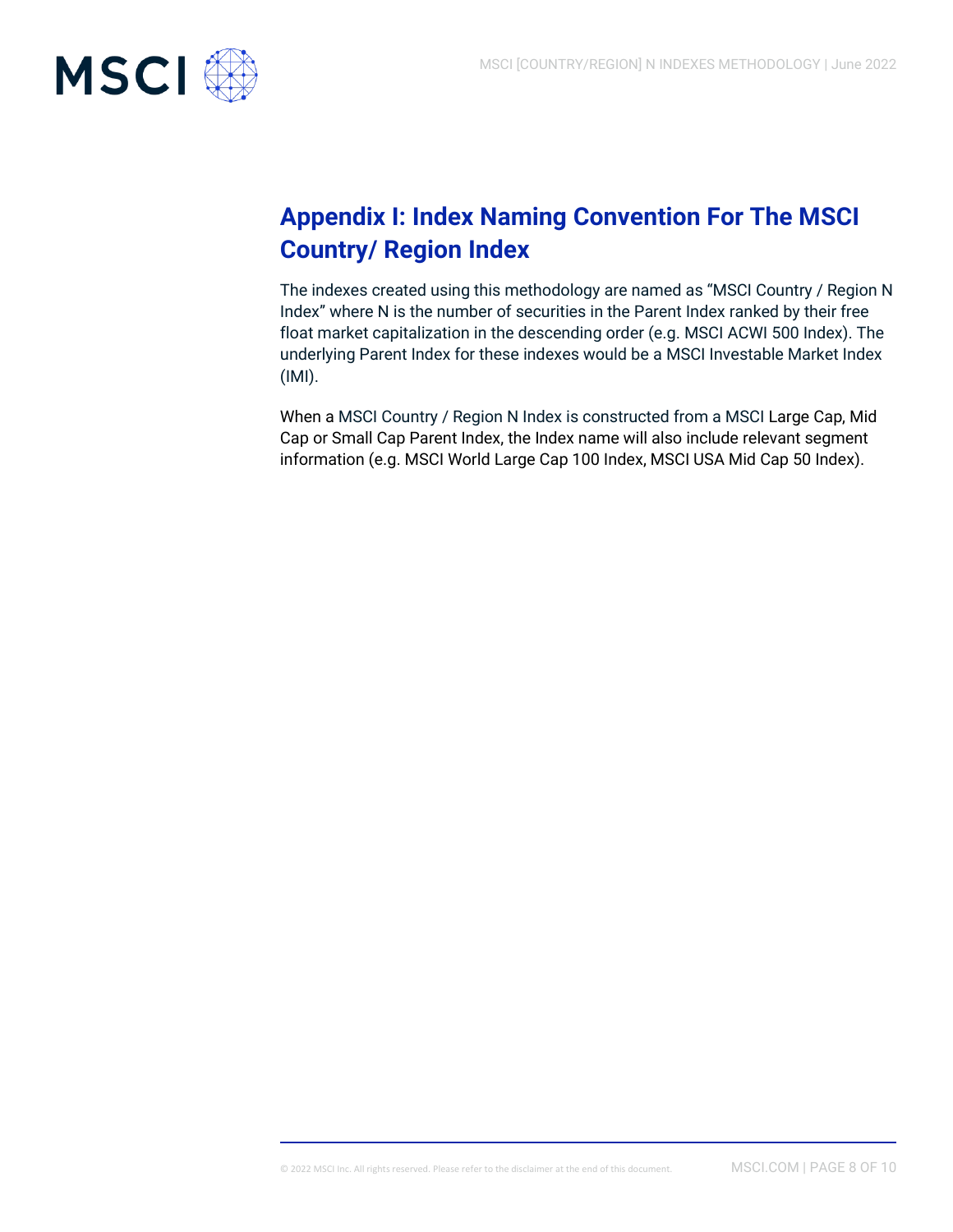

## **Contact us**

#### **AMERICAS**

|  | clientservice@msci.com |  |  |
|--|------------------------|--|--|
|  |                        |  |  |

| Americas        | 1888 588 4567 *  |
|-----------------|------------------|
| Atlanta         | + 1 404 551 3212 |
| <b>Boston</b>   | +1 617 532 0920  |
| Chicago         | +13126750545     |
| Monterrey       | +52 81 1253 4020 |
| <b>New York</b> | +12128043901     |
| San Francisco   | +14158368800     |
| São Paulo       | +55 11 3706 1360 |
| Toronto         | +1 416 628 1007  |

#### **EUROPE, MIDDLE EAST & AFRICA**

| Cape Town | +27 21 673 0100   |
|-----------|-------------------|
| Frankfurt | +49 69 133 859 00 |
| Geneva    | +41 22 817 9777   |
| London    | +44 20 7618 2222  |
| Milan     | +39 02 5849 0415  |
| Paris     | 0800 91 59 17 *   |

#### **ASIA PACIFIC**

| China North     | 10800 852 1032 *      |
|-----------------|-----------------------|
| China South     | 10800 152 1032 *      |
| Hong Kong       | + 852 2844 9333       |
|                 |                       |
| Mumbai          | +91 22 6784 9160      |
| Seoul           | 00798 8521 3392 *     |
| Singapore       | 800 852 3749 *        |
| Sydney          | +61 290339333         |
| Taipei          | 008 0112 7513 *       |
| Thailand        | 0018 0015 6207 7181 * |
| Tokyo           | + 81 3 5290 1555      |
| $* =$ toll free |                       |

#### **ABOUT MSCI**

MSCI is a leader provider of critical decision support tools and services for the global investment community. With over 50 years of expertise in research, data and technology, we power better investment decisions by enabling clients to understand and analyze key drivers of risk and return and confidently build more effective portfolios. We create industry-leading research-enhanced solutions that clients use to gain insight into and improve transparency across the investment process.

*The process for submitting a formal index complaint can be found on the index regulation page of MSCI's website at:* [www.msci.com/index-regulation](https://www.msci.com/indexregulation)

To learn more, please visit [www.msci.com](http://www.msci.com/)